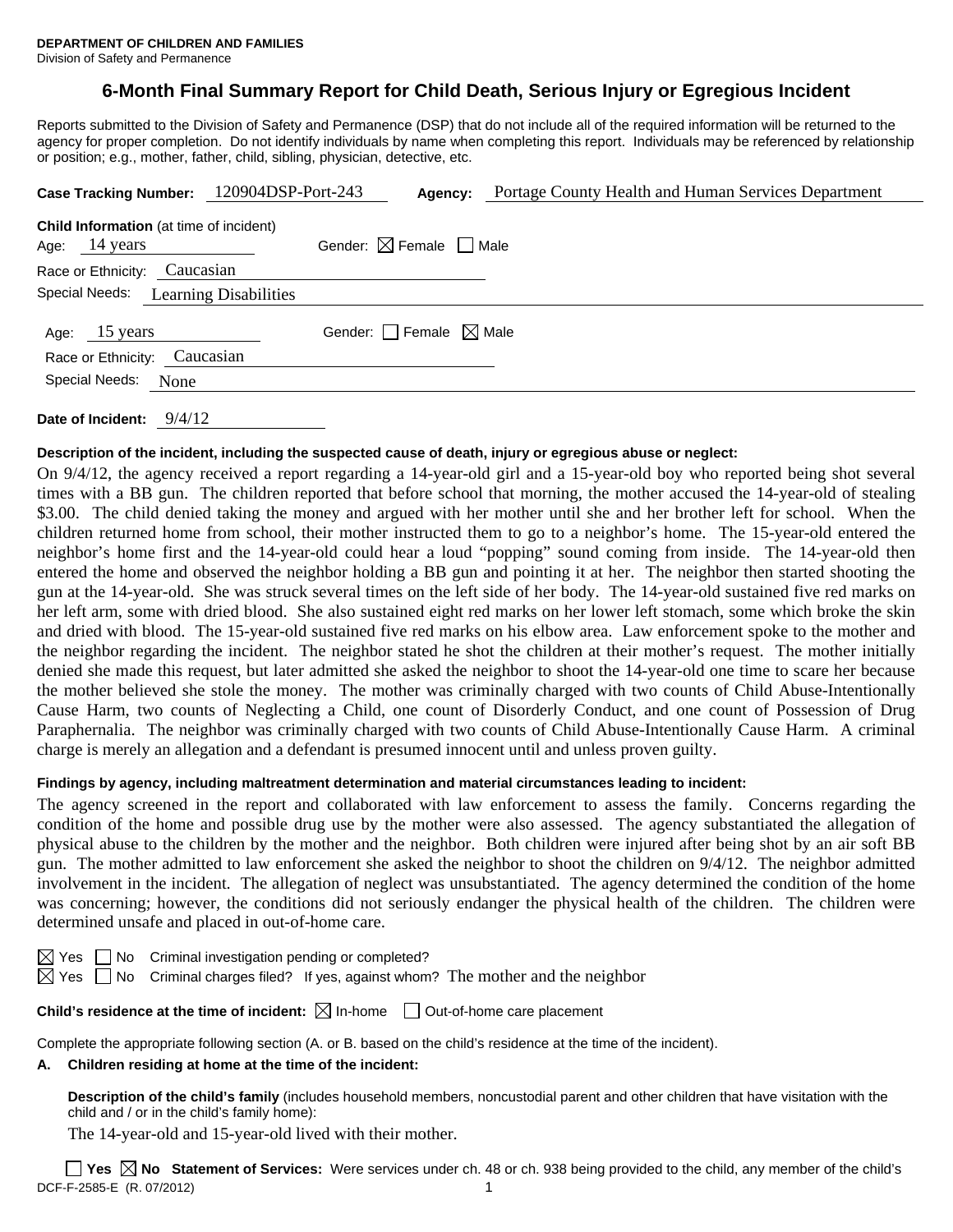family or alleged maltreater at the time of the incident, including any referrals received by the agency or reports being investigated at time of incident?

**If "Yes", briefly describe the type of services, date(s) of last contact between agency and recipient(s) of those services, and the person(s) receiving those services:** 

N/A

**Summary of all involvement in services as adults under ch. 48 or ch. 938 by child's parents or alleged maltreater in the previous five years:** (Does not include the current incident.) None

**Summary of actions taken by the agency under ch. 48, including any investigation of a report or referrals to services involving the child, any member of the child's family living in this household and the child's parents and alleged maltreater.** (Does not include the current incident.)

(Note: Screened out reports listed in this section may include only the date of the report, screening decision, and if a referral to services occurred at Access. Reports that do not constitute a reasonable suspicion of maltreatment or a reason to believe that the child is threatened with harm are not required to be screened in for an initial assessment, and no further action is required by the agency.)

On 3/11/05, the agency screened out a CPS Report.

On 4/7/05, the agency screened out a CPS Report.

On 7/18/05, the agency screened out a CPS Report.

On 5/31/07, the agency screened in a CPS Report. Maltreatment was unsubstantiated and the family was referred to community services.

On 4/28/08, the agency screened in a Services Report. The family was referred for services.

On 9/8/08, the agency screened out a CPS Report.

On 9/18/08, the agency screened in a CPS Report. Maltreatment was unsubstantiated and the agency closed the case. On 3/12/09, the agency screened in a CPS Report. Maltreatment was unsubstantiated and the family was referred to community services.

On 11/20/09, the agency screened out a CPS Report.

On 12/14/09, the agency screened in a Services Report. The family was referred for services.

On 1/14/10, the agency screened in a CPS Report. Maltreatment was unsubstantiated and the agency closed the case.

On 6/3/10, the agency screened in a Services Report. The family was referred to community services.

On 9/7/10, the agency screened in a CPS Report. Maltreatment was unsubstantiated and the family was referred to community services.

On 12/1/10, the agency screened out a CPS Report.

On 3/7/11, the agency screened out a Services Report.

On 4/15/11, the agency screened out a CPS Report.

On 4/21/11, the agency screened out a CPS Report.

On 9/20/11, the agency screened in a CPS Report. Maltreatment was unsubstantiated and the family was referred to community services.

On 10/4/11, the agency screened out a CPS Report.

On 10/12/11, the agency screened out a CPS Report.

On 12/5/11, the agency screened out a CPS Report.

On 3/9/12, the agency screened out a CPS Report.

On 4/17/12, the agency screened out a CPS Report.

#### **Summary of any investigation involving the child, any member of the child's family and alleged maltreater conducted under ch. 48 or ch. 938 and any services provided to the child and child's family since the date of the incident:**

The agency completed an assessment of the family. Physical abuse to the children by the mother and the neighbor were substantiated. Neglect by the mother was unsubstantiated. The children were determined unsafe and placed in out-of-home care. A Child in Need of Protection or Services Petition was filed in juvenile court and the family is receiving ongoing case management services.